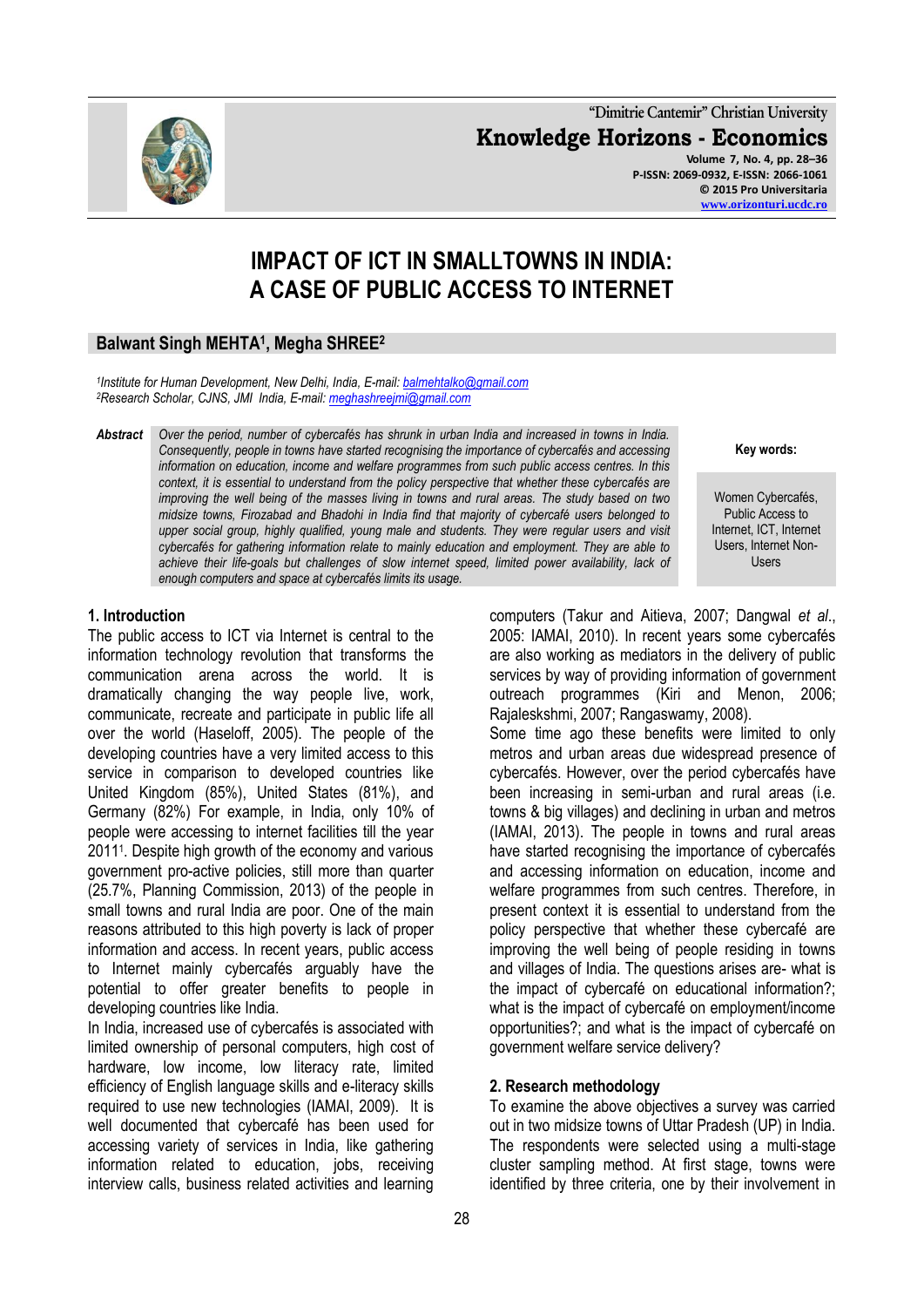the independent economic activity, another by their distance from nearby city, i.e. more than 50 kms and third by enough number of cybercafés in the town, i.e. more than 10 cybercafé. In such a way, two mid size towns, Firozabad (famous for glass work) and Bhadohi (famous for carpet work) were identified for the study. At second stage, we had mapped cybercafés functioning for more than one year within the selected town and found 15 cybercafé in Firozabad and 12 in Bhadohi town. At the next stage, 5 cybercafés from each town were identified randomly on the basis of geographical spread, one each from eastern, western, northern, southern and central part of the town. From each cybercafés, at least 30 users and 20 non-users around the venues were interviewed with the help of a detail semi-structured questionnaire.

In the first round of survey, 300 users and 200 nonusers were interviewed, which found only 4% of the female users. Subsequently, a supplementary study was conducted to address the gender gap through interviewing 133, extra female respondents by using snowball or reference methods. Finally, 673 respondents were interviewed with 389 users and 284 non-users as control group. The detailed interview with 10 cybercafés owner or operators was also carried out. A semi-structured questionnaire was canvassed to elicit the information from respondents. The questions includes, demographic detail, access, perceived impact on education, income and welfare services and personal goals and their achievement level.

### **3. Results**

Bhadohi (Sant Ravidas Nagar) and Firozabad towns with population of 128 thousand and 603 thousand in 2011 are situated in eastern and western part of the state named Uttar Pradesh in India. Compared to other districts in the state, the districts in which these two towns are located have human development and gender development indices falls in the medium range. Literacy in Uttar Pradesh is quite imbalanced. In urban areas 18.3% of men and 28.3% of women are illiterate; and in rural areas – 21.5% of men and 44.4% of women were illiterate in 2011<sup>2</sup>.

# **3.1. Profile of Respondents**

The half of cybercafé users (henceforth users) belonged to upper caste (50%) and highly qualified i.e. tertiary and above (61%) compared to non-users (henceforth non-users) of cybercafé (39%). Users were younger (average age of 23 years) than non-users (26 years) reflects the inclination of youth towards accessing internet at cybercafé for their well-being. Only one-fourth (26%) of the cybercafé users were female that reveals the existing social and cultural restriction for gender in the study area (Table 1).

|              |                         | User |      |     | Non-User |
|--------------|-------------------------|------|------|-----|----------|
|              |                         | N    | %    | N   | $\%$     |
| Social group | <b>Schedule Caste</b>   | 20   | 5.1  | 16  | 5.6      |
|              | <b>OBC</b>              | 144  | 37   | 126 | 44.4     |
|              | <b>Upper Caste</b>      | 195  | 50.1 | 121 | 42.6     |
|              | Minority                | 30   | 7.7  | 21  | 7.4      |
| Education    | <b>Upto Secondary</b>   | 67   | 17.2 | 76  | 26.8     |
|              | <b>Higher Secondary</b> | 89   | 22.9 | 102 | 35.9     |
|              | Tertiary and above      | 237  | 60.9 | 112 | 39.4     |
| Gender       | Male                    | 289  | 74.3 | 184 | 64.8     |
|              | Female                  | 100  | 25.7 | 100 | 35.2     |
|              | Total                   | 389  | 100  | 284 | 100      |
| Average Age  |                         | 23   | 26   | 23  | 26       |

**Table 1:** Demographic Profile

*Source:* Field Survey

# **Table 2:** Occupational Distribution

| Occupation      | <b>Users</b> |      | Non-Users |      |
|-----------------|--------------|------|-----------|------|
|                 | N            | $\%$ | N         | $\%$ |
| Employed        | 154          | 39.6 | 164       | 57.7 |
| Trade/Business  | 9            | 2.3  | 5         | 1.8  |
| Unemployed      | 14           | 3.6  | 14        | 4.9  |
| <b>Students</b> | 209          | 53.7 | 94        | 33.1 |
| Others          | 3            | 0.8  |           | 2.5  |
| Total           | 389          | 100  | 284       | 100  |

*Source:* Field Survey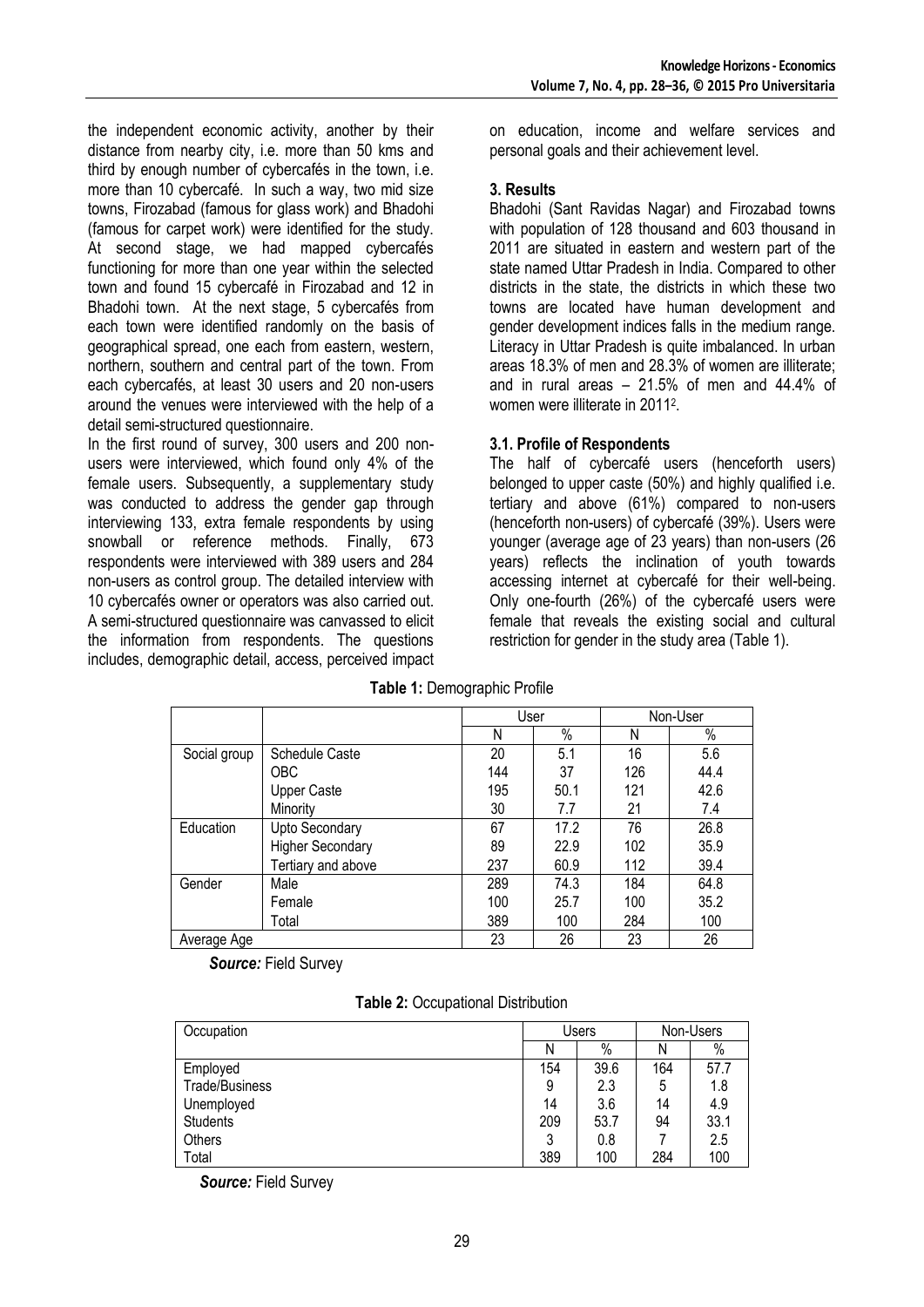Students were relatively higher among users (54% students and 40% working), and working people among non-users (58% working and 33% students). However, There was marginal difference between users and nonusers across household income groups. People from higher income groups were accessing cybercafés more

these non-users were mainly involved in low skilled jobs and did not have much importance of the internet in their life (Table 2).

than those who belonged to other income groups due to higher disposable income at their hands (Table 3).

| Annual Income | Users |      | Non-Users |      |  |
|---------------|-------|------|-----------|------|--|
|               | N     | %    | N         | %    |  |
| 1000-2000     | 53    | 13.6 | 55        | 19.4 |  |
| 2000-4000     | 134   | 34.4 | 84        | 29.6 |  |
| 4000-8000     | 157   | 40.4 | 130       | 45.8 |  |
| $8000+$       | 45    | 11.6 | 15        | 5.3  |  |
| Total         | 389   | 100  | 284       | 100  |  |

## **Table 3:** Distribution of Annual Income (in Dollar)

### *Source:* Field Survey

(Note: local currency Rupees converted into dollar as 1 dollar = 64 Rs.)

### **3.2. Exposure and Access**

Around 44% of the non-users also knew computer and internet operation as they accessed it at their home, workplace and schools/colleges (Table 4).

**Table 4: Knowledge of computer and Internet Operation**





Cybercafé operators said that with the introduction of 3G services by telecom operators in towns and villages in India, internet access on mobile is also getting popularity. Non-users, who use internet at other places, were slightly more experienced (1-5 years, 49% users and 62% non-users) in comparison to users because of availability of computer and internet at their home, working place and schools/colleges (Table 4).

|                           |               | User |      |     | Non-User |
|---------------------------|---------------|------|------|-----|----------|
|                           |               | N    | $\%$ | Ν   | $\%$     |
| <b>Accessing Computer</b> | Upto 6 months | 29   | 7.5  | 10  | 7.9      |
| Duration                  | 7-11 months   | 68   | 17.5 | 16  | 12.7     |
|                           | 1-2 years     | 101  | 26   | 35  | 27.8     |
|                           | 3-5 years     | 79   | 20.3 | 19  | 15.1     |
|                           | $5+$ years    | 112  | 28.8 | 46  | 36.5     |
|                           | Total         | 389  | 100  | 126 | 100      |
| Accessing Internet        | Upto 6 months | 59   | 15.2 | 18  | 15.3     |
| Duration                  | 7-11 months   | 100  | 25.7 | 20  | 16.9     |
|                           | 1-2 years     | 89   | 22.9 | 37  | 31.4     |
|                           | 3-5 years     | 100  | 25.7 | 37  | 31.4     |
|                           | $5+$ years    | 41   | 10.5 | 6   | 5.1      |
|                           | Total         | 389  | 100  | 118 | 100      |

# **Table 4: Experience of Accessing Computer and Internet**

Source: Field Survey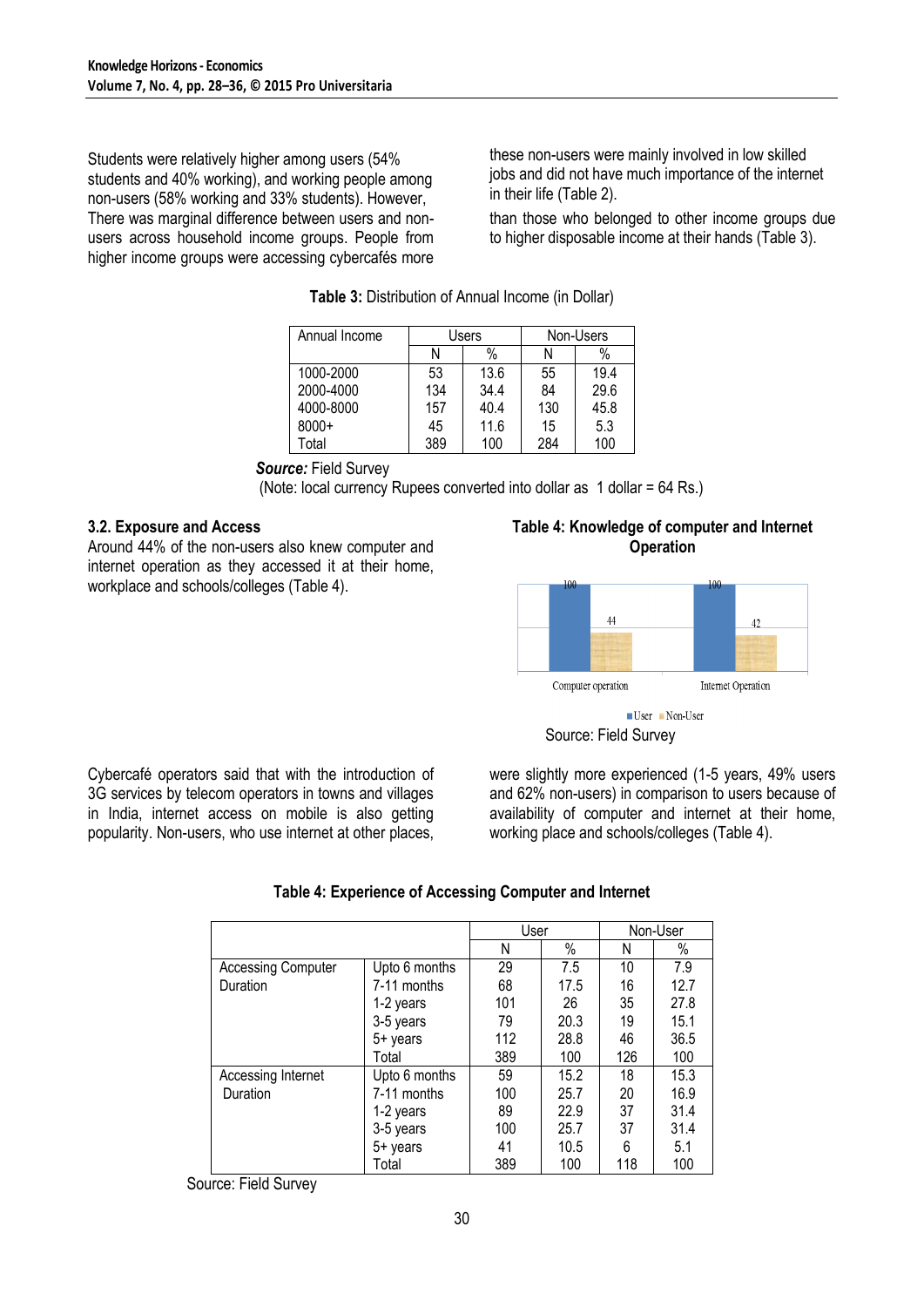The users in towns" access cybercafé less frequently as half of them visited only once in a week (49%) and only one-third of them access daily (34%). Most of them used to go to cybercafé from their homes (57%) and workplaces (27%), (Table 5).

|                |    |                    | Ν   | $\%$ |
|----------------|----|--------------------|-----|------|
| Frequency      | of | Daily              | 131 | 33.7 |
| Visit          |    | Once in a week     | 191 | 49.1 |
|                |    | Once in a month    | 63  | 16.2 |
|                |    | A few times a year |     |      |
|                |    | Total              | 389 | 100  |
| Place of Visit |    | Home               | 223 | 57.3 |
|                |    | Workplace          | 104 | 26.7 |
|                |    | School/College     | 57  | 14.7 |
|                |    | Others             | 5   | 1.3  |
|                |    | Total              | 389 | 100  |

**Table 5:** Frequency of Visit and Place

Source: Field Survey

Around one-third (36%) were visiting to cybercafé from within 1 kms, half of them (53%) from 1-5 kms and 7% from far away places, i.e. more than 5 kms. Most of the users felt comfortable in going to cybercafé in the evening (45%) and morning around 10 'o' clock (34%), (Table 6).

|                      |                          | Ν   | $\%$ |
|----------------------|--------------------------|-----|------|
| Distance             | $<$ 1 kms                | 139 | 35.7 |
| of Venue             | $1-2$ kms                | 103 | 26.5 |
|                      | $3-5$ kms                | 103 | 26.5 |
|                      | $>5$ kms                 | 28  | 7.2  |
|                      | Donot know               | 16  | 4.1  |
|                      | Total                    | 389 | 100  |
| Time of              | Morning                  | 131 | 33.7 |
| Day                  | Afternoon                | 80  | 20.6 |
|                      | Evening                  | 176 | 45.2 |
|                      | Late night/early morning | 2   | 0.5  |
|                      | Total                    | 389 | 100  |
| Source: Field Survey |                          |     |      |

**Table 6:** Distance and Time

It was convenient for the students and workers to visit cybercafés in the evening and morning. Some of them

(16%) were also visiting more than one cybercafé (Table 8).

| $\overline{\phantom{a}}$ ושוטרונוסט שנוווט שוניו אונ |                          |     |      |  |
|------------------------------------------------------|--------------------------|-----|------|--|
|                                                      |                          | Ν   | %    |  |
| Go to Same Venue                                     | Yes                      | 328 | 84.3 |  |
|                                                      | No                       | 61  | 15.7 |  |
|                                                      | Total                    | 389 | 100  |  |
| If no, Additional                                    |                          |     | 11.5 |  |
| Venue                                                | 2                        | 41  | 67.2 |  |
|                                                      | 3                        | 12  | 19.7 |  |
|                                                      | 5                        |     | 1.6  |  |
|                                                      | Total                    | 61  | 100  |  |
| Travel to Venue                                      | Walk                     | 123 | 31.6 |  |
|                                                      | Cycle/Rickshaw           | 106 | 27.2 |  |
|                                                      | Drive                    | 95  | 24.4 |  |
|                                                      | <b>Public Transport</b>  | 61  | 15.7 |  |
|                                                      | Ride with family members | 4   |      |  |
|                                                      | Total                    | 389 | 100  |  |

Source: Field Survey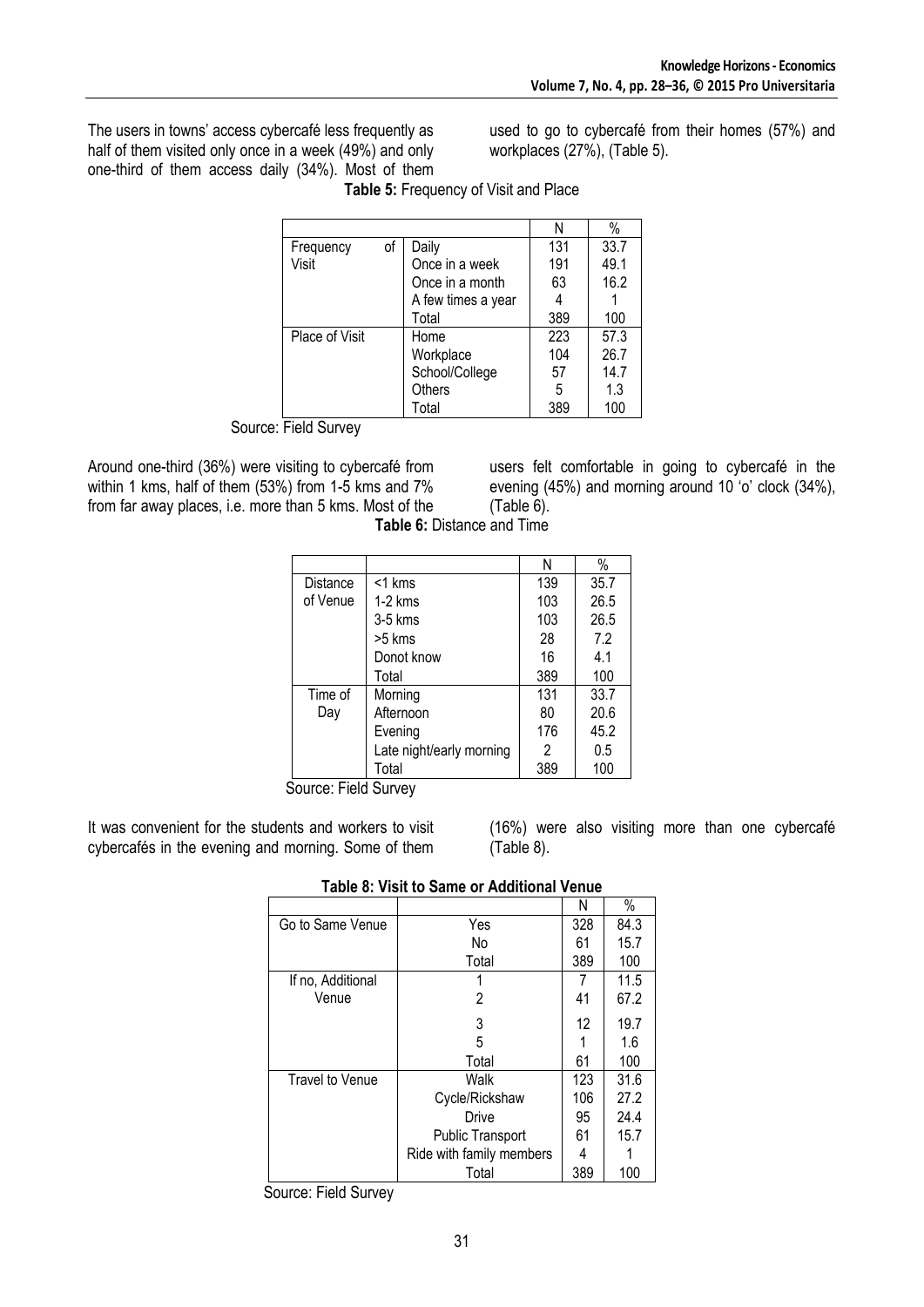This was due to unavailability of systems during rush hours and in absence of electricity backup system. Users, who lived nearby cybercafés, went on by foot (32%), others use cycles/rickshaws and two-wheelers (27%), and rest (15%) travel by public transport (Bus

#### **3.3. Use and Impact**

The users were accessing cybercafés for gathering information mainly on education (62%), income (employment & business, 44%), and government and Auto). Average time and cost of going to cybercafé was 18 minutes and 13 rupees respectively (Table 7). Discussion with owner/operators revealed that those involved in some economic activity visit cybercafés regularly and travel by paid transport.

welfare services (15%). However, majority of them also ended up accessing entertainment related website (58%) after achieving their main objective of the visit (Figure 2).

**Figure 2: Use of Internet at Cybercafés (%)**



(Multiple Answer) Source: Field Survey

In the towns, as discussed earlier majority of cybercafé users were young, highly educated, students and working people visit to access educational and employment related information.

|                                        | User |       | Non-Users |       |
|----------------------------------------|------|-------|-----------|-------|
|                                        | Ν    | $\%$  | N         | $\%$  |
| News-paper                             | 76   | 19.54 | 217       | 76.41 |
| Radio                                  | 12   | 3.08  | 19        | 6.69  |
| <b>Television</b>                      | 58   | 14.91 | 183       | 64.44 |
| Internet at home, workplace and others | 12   | 3.08  | 79        | 27.82 |
| Friends or Family                      | 40   | 10.03 | 79        | 29.2  |
| Total                                  | 389  | 100   | 284       | 100   |

**Table 8:** Other Sources of Gathering Information

(Multiple Answer) Source: Field Survey

The non-users were accessing education and employment related information from newspapers (76%), television (64%), social network (29%) and accessing Internet (28%) at other than cybercafés (Table 8).

Intermediaries like internet users, friends/colleagues, family members, operators or owners of cybercafé were also disseminating information related to education, income, social welfare etc through informal discussions. The operators and non-users revealed that in town people gathered at tea stalls or some food joints to read newspapers, watch sports & news on television

collectively and share information among each other in the informal chat. Some cybercafés were also serving beverages, printing services, fax, photocopy & scanning, sale of mobile cards, telephone, training facilities, assistance in preparing documents & job work, air & railway tickets and tour conducting. People who visit these cybercafé for availing these services also collect information by informal discussion with internet users and venue operators.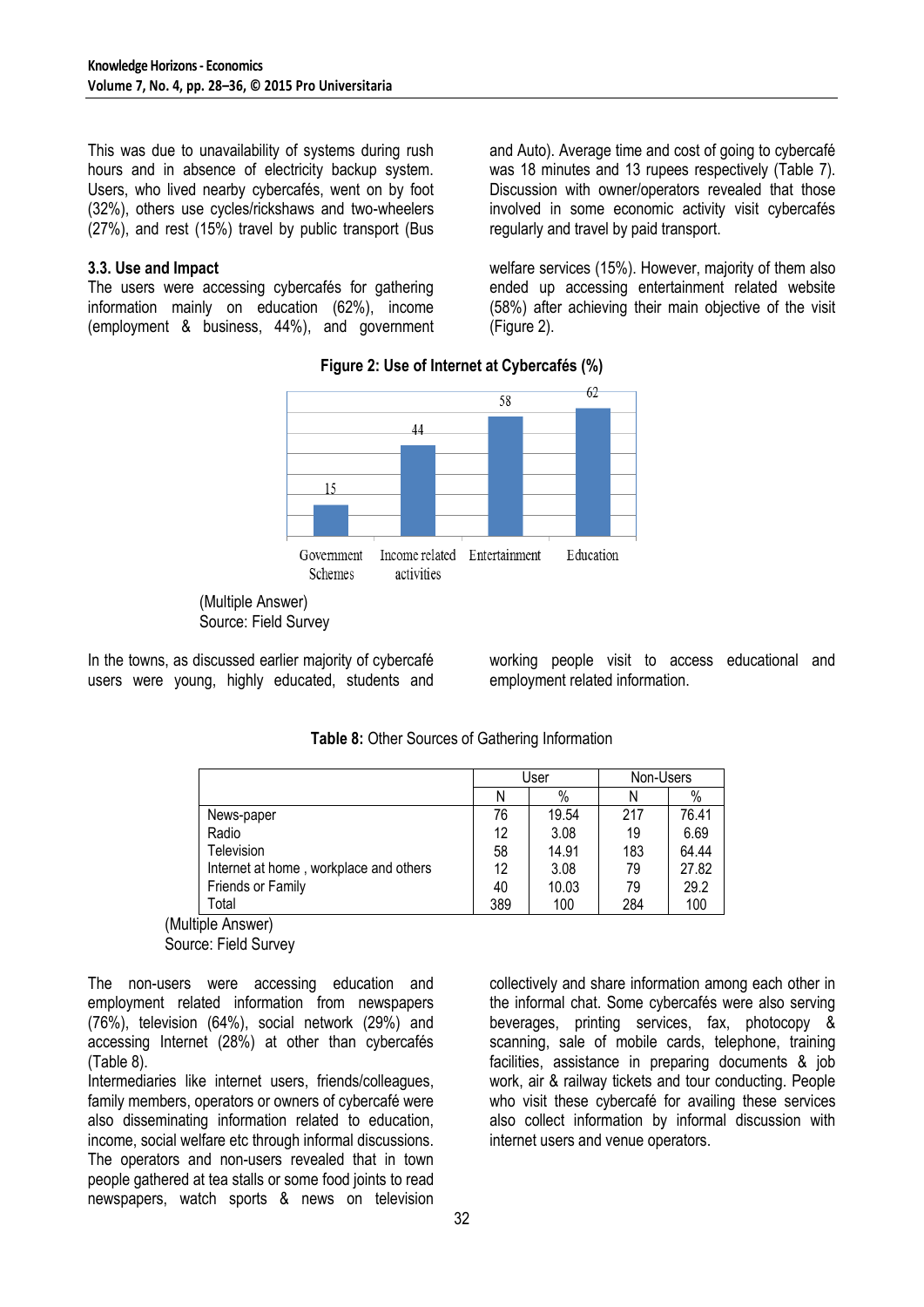#### **3.4 Impact on Educational Activities**

As stated earlier, maximum number of users (62%) go to cybercafés to access educational related information in towns. Three fourth of the users reported accessing educational related information for themselves and rest for their wards or relatives. The educational information users can be put in three categories, one accessing online tutorials, another, collecting admission related information and third, taking assistance for their project work or assignments.

Around one third of them (31%) were learning or downloading tutorials related to word processing, college tutorials, assignments and reading material from university or college websites like Indira Ghandhi Open Universities (IGNOU), Sikkim Manipal University (SKU), Punjab Technical University (PTU), Central Board of Secondary Education (CBSE), Wikipedia and others. Three-fourth of them reported gained skills and information after accessing the tutorial and other material on-line (Table 9).

|                                                         | Ν   | $\%$ |
|---------------------------------------------------------|-----|------|
| Accessed Education related information                  | 242 | 62.2 |
| <b>Education Related Activities</b>                     |     |      |
| Classes or tutorial on-line                             | 78  | 30.5 |
| Gain skills and knowledge                               | 58  | 74.4 |
| Found information related to admission or courses       | 240 | 99.2 |
| Information enable them to make decision about applying | 155 | 64.6 |
| Finally, applied                                        | 101 | 65.2 |
| <b>Information Source</b>                               |     |      |
| Via Email                                               | 126 | 52.5 |
| Family                                                  | 35  | 14.6 |
| Websites/Assistance                                     | 79  | 32.9 |
| Total                                                   | 240 | 100  |

#### **Table 9: Using Internet at Cybercafés for Education**

Source: Field Survey

The operators told that local doctors also come to cybercafé to get valuable information on symptoms of various diseases or innovations in the field of medicine. Some lawyers also found to be accumulating information on new acts, amendments and past court rulings. Almost all (99%) sought information on higher education for themselves or their wards. They were satisfied with the information they found regarding higher educational opportunities. Majority of them (65%) took the decision to apply for admission on the basis of information received (Table 9). The third category of education related them were those, who take assistance for their project work or assignment. Only 4% of them got assistance for their project work or assignments. All of them got the information related to their project work and assignments. Educational related information was provided to most of the users by their social network of colleagues/friends/family via e-mail or personal contact (67%), (Table 9).

#### **3.5. Impact on Income Related Activities**

More than two-fifth of the users (44%) gathered income and Income related information at cybercafé. The employment related activities involved searching for jobs, applying for job through popular website like *naukri.com, monster.com, timesjob.com* etc. and information of job interviews etc. In addition, users also prepared resume and did preparation for job-interview and other related skills. Almost all of them (93%) found information related to employment and 97% applied for the job by getting information through their social network (64%), (Table 10).

The other income related activities involved trading activities of finding new customers, searching new product design, sales promotion, reporting and handling customer queries etc.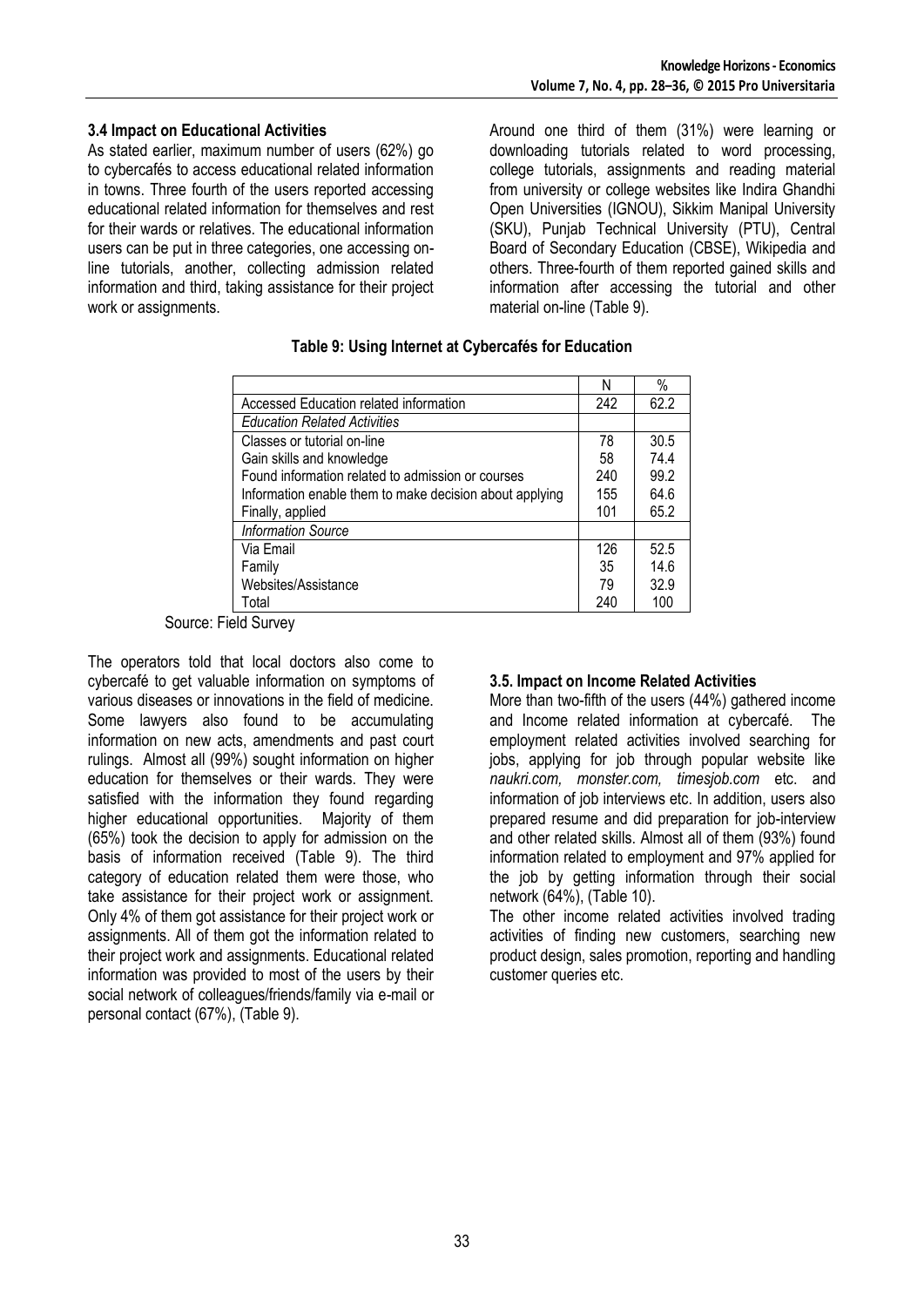| Overall Impact                                                       | N   | $\frac{0}{0}$ |
|----------------------------------------------------------------------|-----|---------------|
| Income Related                                                       | 170 | 43.7          |
| Employment                                                           | 140 | 93.3          |
| <b>Business</b>                                                      | 33  | 19.4          |
| <b>Employment Related Activities</b>                                 |     |               |
| Find information on employment                                       | 140 | 93.3          |
| Apply for a job (out of who accessed employment related information) | 136 | 97.1          |
| <b>Information Sources</b>                                           |     |               |
| Via Email                                                            | 79  | 56.4          |
| Family                                                               | 8   | 5.7           |
| Websites                                                             | 53  | 37.9          |
| Total                                                                | 140 | 100           |
| <b>Business Related Activities</b>                                   |     |               |
| Find the information on new products, technology & clients           | 15  | 48.4          |
| Earn more money                                                      | 9   | 60            |
| <b>Information Source</b>                                            |     |               |
| Via Email                                                            | 4   | 25            |
| Family                                                               |     | 6.3           |
| Websites                                                             | 11  | 68.8          |
| Total                                                                | 16  | 100           |

|  | Table 10: Using Internet at Cybercafés for Income Related Activities |  |  |  |
|--|----------------------------------------------------------------------|--|--|--|
|--|----------------------------------------------------------------------|--|--|--|

Source: Field Survey

Users mainly contacted their existing clients and prospective clients, sending or receiving quotations (prices or quantity of products) through e-mails and accessing latest designs and information for their own business or employers. Sale workers of private enterprises or companies used cybercafés to send their daily sales report to the head offices, mainly situated in metro big cities. Many small entrepreneurs were busy in sending their proposals (designs of glass works and carpets) to prospective clients and other business partners (B to B or B to C) within the country and overseas through emails. Some users attended customers" queries, doing on-line business and purchasing on-line railway and air tickets, etc*.* Only 19% users reported involved in business or trade activities and got successes in getting new clients or customers. Majority of them reported earning more money (60%) by contacting new customers, others able to access new designs for the carpets and glass wares at cybercafés (69%), (Table 10).

#### **3.6. Impact on Welfare or Government Services**

E-governance is a way for government to use new technologies to provide people with more convenient access to government information and services, to improve the quality of the services and to provide greater opportunities to participate in the democratic institutions and processes. Indian government is investing heavily in e-governance and e-government systems, driven by the promise of efficiency and transparency in governance.

Only 15% of the users reported accessing government related information at cybercafés*.* Out of them 92% accessed information for themselves on various issues, ranging from government jobs, scholarships, to government welfare schemes. Around 85% of them learnt about the use of government services, 43% applied for the services and only half of them finally availed these services (Table11).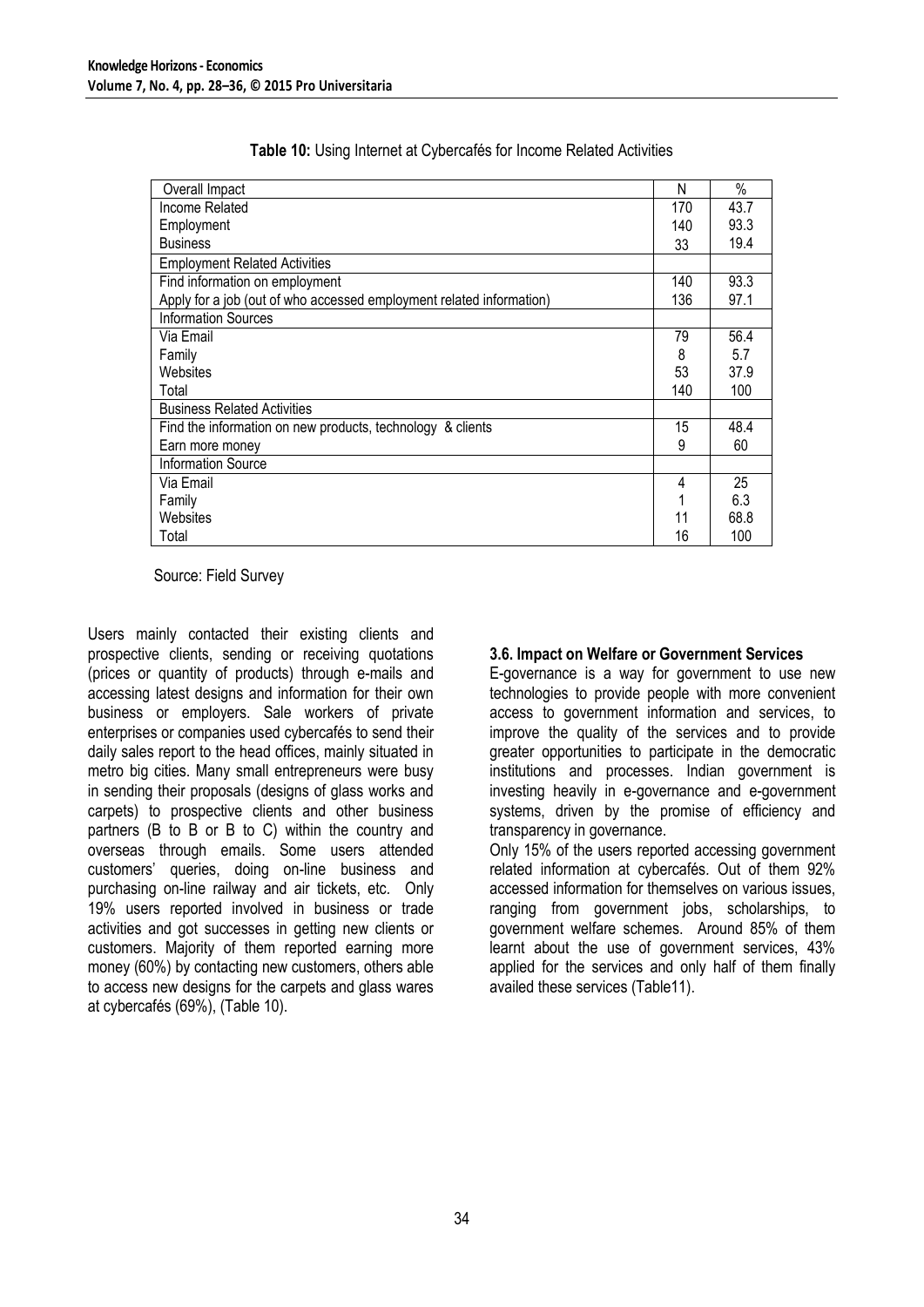|                                            | N   | $\%$ |
|--------------------------------------------|-----|------|
| Government services activities             | 140 | 14.7 |
| Find information on government services    | 44  | 91.7 |
| Leant how to use government services       | 39  | 84.8 |
| Information resulted in more knowledgeable | 32  | 82.1 |
| Apply for government services              | 16  | 43.2 |
| Got the services (out of those applied)    | 9   | 56.3 |
| <b>Information Source</b>                  |     |      |
| Via Email                                  | 28  | 63.6 |
| Family                                     | 8   | 18.2 |
| Websites                                   | 8   | 18.2 |
| Total                                      | 44  | 100  |

### **Table 11: Using Internet at Cybercafés for Welfare Scheme**

Source: Field Survey

The users also informed that instead of applying offline, now they could apply on-line to avail government services, and the instant acknowledgment saved their time and money. In few cybercafés, some users were downloading and filling the forms on-line for various government related services, either themselves or with assistance of venue owners or operators.

Similarly, operators told that users were also availing services like government orders or other official orders, on-line railway enquiry, on-line bus enquiry, application for scholarship, job vacancies, results, court cases and others reports are available on a click away. Few government officials found updating their reports on-line or sending through the mail to their head offices.

The state government official told that recently, government of Uttar Pradesh established information centres "JAN SUVIDHA KENDRA" for the rural masses in some selected six districts, namely Gautambudh Nagar, Ghaziabad, Gorakhpur, Sitapur, Rae Bareli and Sultanpur. This centre provides integrated citizen centric services like information and grievances regarding Certificates, Pension, Public Distribution System, Right to Information, Revenue Court Services, Employment registration, etc, to the villagers [\(http://edistrict.up.nic.in\)](http://edistrict.up.nic.in/). This is a welcoming step taken by government that will enhance the use of internet in smaller towns with more knowledge and information in future.

## **3.7. Challenges**

The study clearly brings out that cybercafés have empowered people in towns and villages several ways. However, there are several obstacles or barriers still exists in accessing internet at cybercafés in towns. These barriers differ significantly between overall and female*.* Overall infrastructural barriers in the form of slow internet speed or server problem (57%) and limited power availability (26%) were the major hurdle in towns. Users also reported high cost and far away place (9.2%); not enough computers and space at cybercafé (3.3%) were the other challenges. However, female were facing social and cultural restrictions (17%), unfavourable environment (9.2) at cybercafés and have no extra time due to multiple household responsibilities (Table 12).

|  |  | Table 12: Challenges in accessing Internet at Cybercafés |  |  |  |
|--|--|----------------------------------------------------------|--|--|--|
|--|--|----------------------------------------------------------|--|--|--|

| Challenges                                           | Ν   | $\%$            |
|------------------------------------------------------|-----|-----------------|
| Slow Internet Speed and Server problem               | 380 | 56.5            |
| Limited availability of Electricity or power failure | 175 | 26.0            |
| Social and cultural restriction                      | 115 | 17 <sub>1</sub> |
| Cost and distance                                    | 67  | 10.0            |
| Unfavourable environment                             | 62  | 9.2             |
| Others                                               | 22  | 3.3             |
| Total                                                |     | 10 <sub>0</sub> |

Source: Field Survey

*Note: The qualitative responses were categorized further to make the above table. Above broad categories includes:*

*1. Social and Family Restriction include: Family does not allow at all or no family support; Parent gets worried*  *if get delayed or have to report them; Parents allows only with male members of family; No need of Internet;*  Lack of time due to household duties: Others cultural *factors*